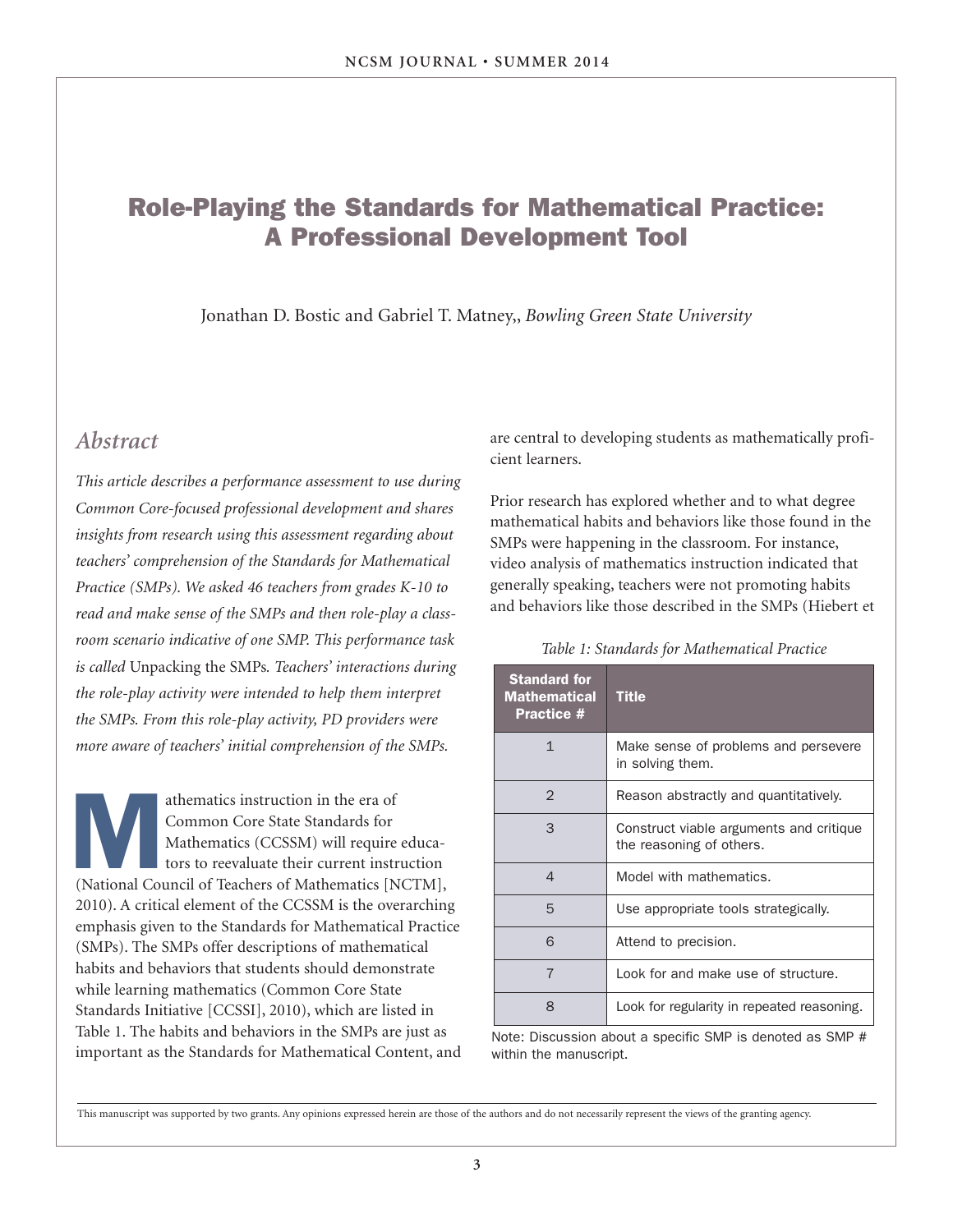al., 2005). An implication of this finding is that teachers need opportunities to learn about the SMPs so that they might enact instruction that supports them. Professional Development (PD) providers should design PD that assists mathematics teachers' understandings of the habits and behaviors found in the SMPs and how they can be promoted through their instruction. Fortunately, teachers want SMP-focused PD during this transitional era from statelevel standards to the CCSSM (Bostic & Matney, 2013). Before doing any SMP-focused PD, however,it is prudent to assess teachers' prior knowledge about the new standards so that the PD best suits their needs. Hence we designed a performance assessment to make sense of teachers' ideas of the SMP in order to better focus the design of future PD sessions to meet the needs of those teachers.

Performance assessments are just like any other measure: an assessment of and for learning that provide an indicator of an individual's knowledge (Wiliam, 2007). One type of performance assessment is role-play. Role-play offers a window into an individual or group's beliefs, thoughts, and actions (Van Ments, 1999; Yardley-Matwiejczuk, 1997). It is a performance assessment "in which participants 'take on' or 'act out' specific 'roles' often within a predefined social framework or situational blueprint" (Crookwell, Oxford, & Sanders, 1987, p. 155). If utilized correctly during PD, role-play is a focused and creative enactment of teaching and learning experiences. It places teachers in situations that have the same constraints and pressures that exist in their classrooms (Van Ments, 1999). Role-play has been used previously as a teaching and assessment tool regarding social and affective issues (Jones, 2007; Van Ments, 1999). Our dual purposes in this article are (a) to describe a performance assessment (i.e., roleplay) that allows PD providers an opportunity to make sense of teachers' comprehension of the SMPs and (b) to share what we learned about K-10 mathematics teachers' comprehension of the SMPs as a result of the assessment.

# *Overview of the PD*

Broadly speaking, the aims for the PD included: making sense of the SMPs; exploring inquiry through worthwhile tasks, mathematical discourse, and appropriate learning environments; and implementing classroom-based tasks that aligned with the SMPs and the Standards for Mathematical Content. Each author was a project director for one PD program and co-director on the other. One program supported elementary (i.e., K-5) teachers and the

other focused on middle and high school teachers (i.e., grades 5-10). Prior to the PD, none of the teachers indicated that they had read or reflected on the implications of the SMP for their classroom instruction.

There were 46 teachers from a Midwest state who participated in the PD. One project served 23 grades K-5 mathematics teachers while the other supported 23 grades 5-10 mathematics teachers. The K-5 and 5-10 participants met separately due to geographic constraints. Demographic data for the participants are shown in Table 2.

#### *Table 1: Standards for Mathematical Practice*

| <b>Demographic</b><br>information         | $K-5$<br>cohort | Grades 5-10<br>cohort |
|-------------------------------------------|-----------------|-----------------------|
| Mean (SD) years of teaching<br>experience | 11.89<br>(6.27) | 12.97 (5.08)          |
| Number of female teachers                 | 20              | 12                    |
| Number of male teachers                   | 2               | 10                    |

Note: Demographic information was not available for two participants.

Participants came from urban, suburban, and rural school districts in the Midwest and ranged in classroom experience from one to 26 years. On average, participants across both cohorts had approximately 12 years of teaching experience. Both projects included participants from at least one district with more than 20% of students from families below the poverty line.

Participants met four times for four-and-a-half hour sessions during spring 2012. Our focus in this paper is on the role-play used during the spring dates of the respective PD meetings. The role-playing activity was named *Unpacking the SMPs.*

# *Unpacking the SMPs*

Groups consisting of two to four participants were assembled. Elementary participants were arranged into groups of grades K-2 (i.e., primary) and 3-5 (i.e., intermediate) elementary teachers. Middle level and secondary participants were organized into groups of grades 5-7 (i.e., middle school) and grades 8-10 (i.e., high school) teachers. The grades 8-10 formation was made because many eighth-grade teachers also taught Algebra and/or Geometry. Each group created three role-plays, one for each of three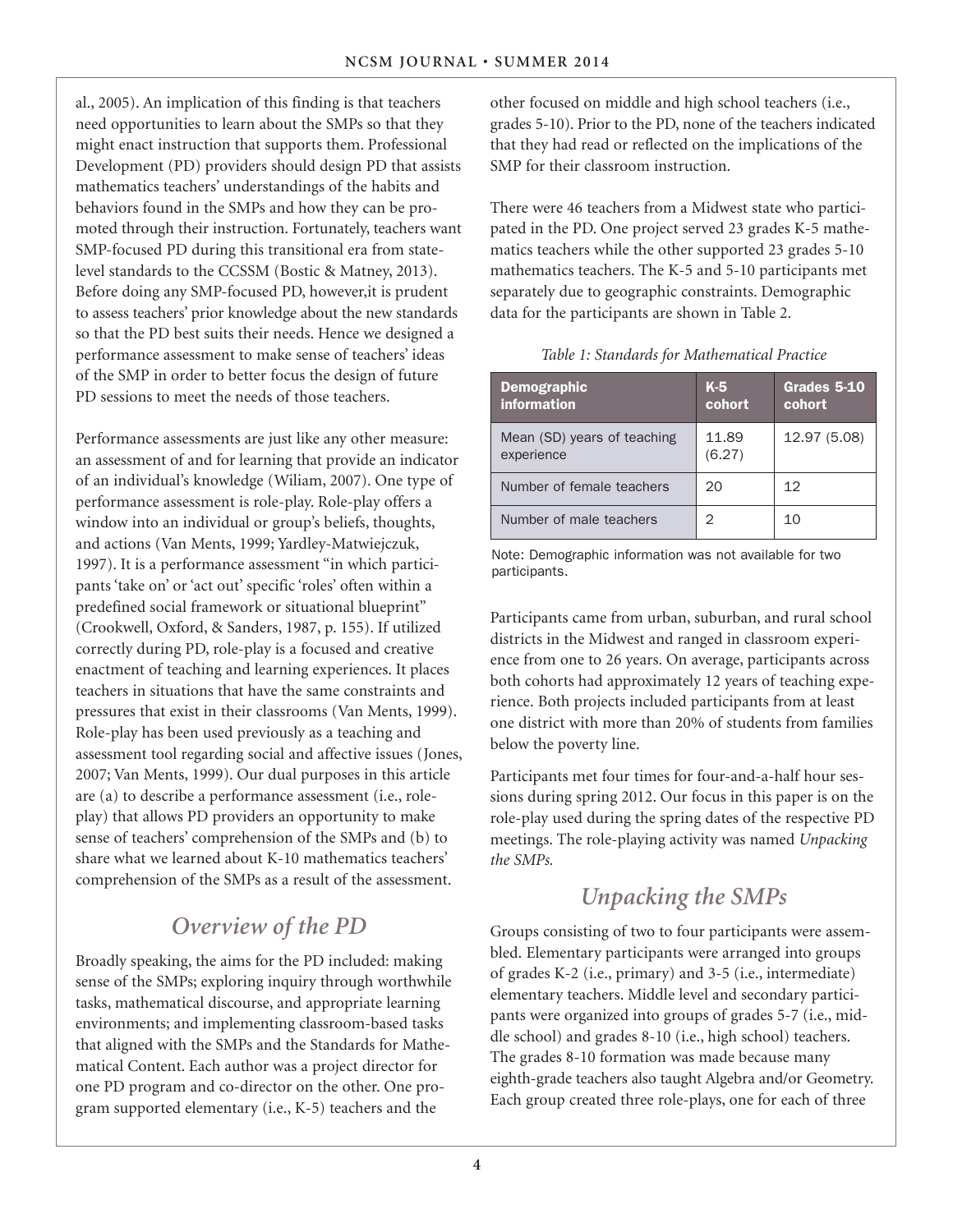assigned SMPs: (a) SMP 1 or 6; (b) SMP 2, 3, or 4; (c) SMP 5, 7, or 8. We were careful to assign each SMP to one group within each grade band.

For each assigned SMP, participants carefully and closely read the paragraph descriptions of the SMPs. Following this, each group described the SMP in a manner that the following people might understand: a child in their respective grade levels, a parent or administrator, and a fellow teacher of mathematics. These descriptions were helpful in formatively assessing how participants made sense of their assigned SMPs and intended to share their ideas to various audiences.

After creating the descriptions, participants were expected to role-play three classroom scenarios, each role-play depicting an assigned SMP. Those not participating in the role-play (onlookers) were expected to look for evidence related to that specific SMP. Onlookers did not usually participate in the role-play except on one occasion. Groups were encouraged to behave as the teacher and students or role-play a scenario with only students. Participants were encouraged to choose their mathematical focus, problem, and context, drawing on their typical mathematics instructional experiences to portray their assigned SMP. For instance, participants could retrieve tasks from websites, computers, or textbooks, and structure themselves to show whole-class, small-group, independent work, or some combination of these formats. There was a tenminute limit placed on role-plays; however, participants could provide interludes between sequences (e.g., role-play an introductory task, provide some narration, and then segue to a focal problem). Initially, groups were given 40 minutes to prepare their first two role-plays. As participants gained experience creating role-plays, they decided that less time was sufficient. Designing and preparing roleplays took approximately two hours.

Finally, a time of discussion, feedback, and questions over the particular SMP involving all participants occurred after both grade-bands presented their role-plays. The rest of the participants were tasked to share whether and/or to what degree the SMP was evident in the role-play as well as any additional thoughts. After each grade-band shared their role-plays and the group's discussion waned, the PD leaders synthesized teachers' ideas. Approximately five hours of the Spring PD were directly devoted to the *Unpacking the SMPs* role-play task.

Our role as PD providers was to help participants make sense of the objective and to faciltiate ways to demonstrate evidence of the SMP. This was accomplished in various ways. A central reason for us to engage participants in this role-play activity was to formatively assess our participants' understanding of the SMPs. For this initial PD activity, we did not re-direct participants but instead encouraged them to re-read the SMPs and to unpack them according to their own predilection. Our role was to help participants make sense of the language in the SMPs. We encouraged reading strategies and using available resources (e.g., dictionaries) with unusual terms (e.g., decontextualize). Also, we supported participants' roleplay ideas by discussing recent tasks they did in their classrooms that they believed addressed their SMPs. Finally, we initiated and facilitated discussions with questions such as "What did you notice in the role-play?" and "What evidence from the description shared by this group did you see in the role-play?" We also welcomed and encouraged onlookers to ask questions to those presenting the roleplay. These questions and the ensuing discussions deepened our understanding of participants' impressions of the SMPs and provided a rich context for everyone to make sense of the SMPs for classroom contexts.

### *What Did We Learn from the Role-Play?*

We videotaped the activity and examined the visual and audio evidence of the interactions, cues, writing, technology, and expressions used during the role-play and ensuing conversations using narrative analysis (Hatch, 2002). First, videos of the unpacking activity were transcribed. A table was created to organize ideas during the coding process. Each SMP was ascribed a column and each group of teachers was assigned a row. Second, we watched the videotapes and read transcripts simultaneously to familiarize ourselves with the data. Videotapes were paused after each role-play to allow the coders to discuss the activity. Initial ideas about each group's role-play were recorded as memos to reflect on during iterative and subsequent analyses. Next, we reviewed the memos within the matrix for overarching impressions that transcended across groups, grade levels, and/or SMPs. Later, impressions were reexamined for substantial evidence and a paucity of evidence. Impressions were retained when there was substantial evidence from the videotapes and/or transcripts. The final stage in the process was to rewrite the impressions as complete thoughts. The following findings are impressions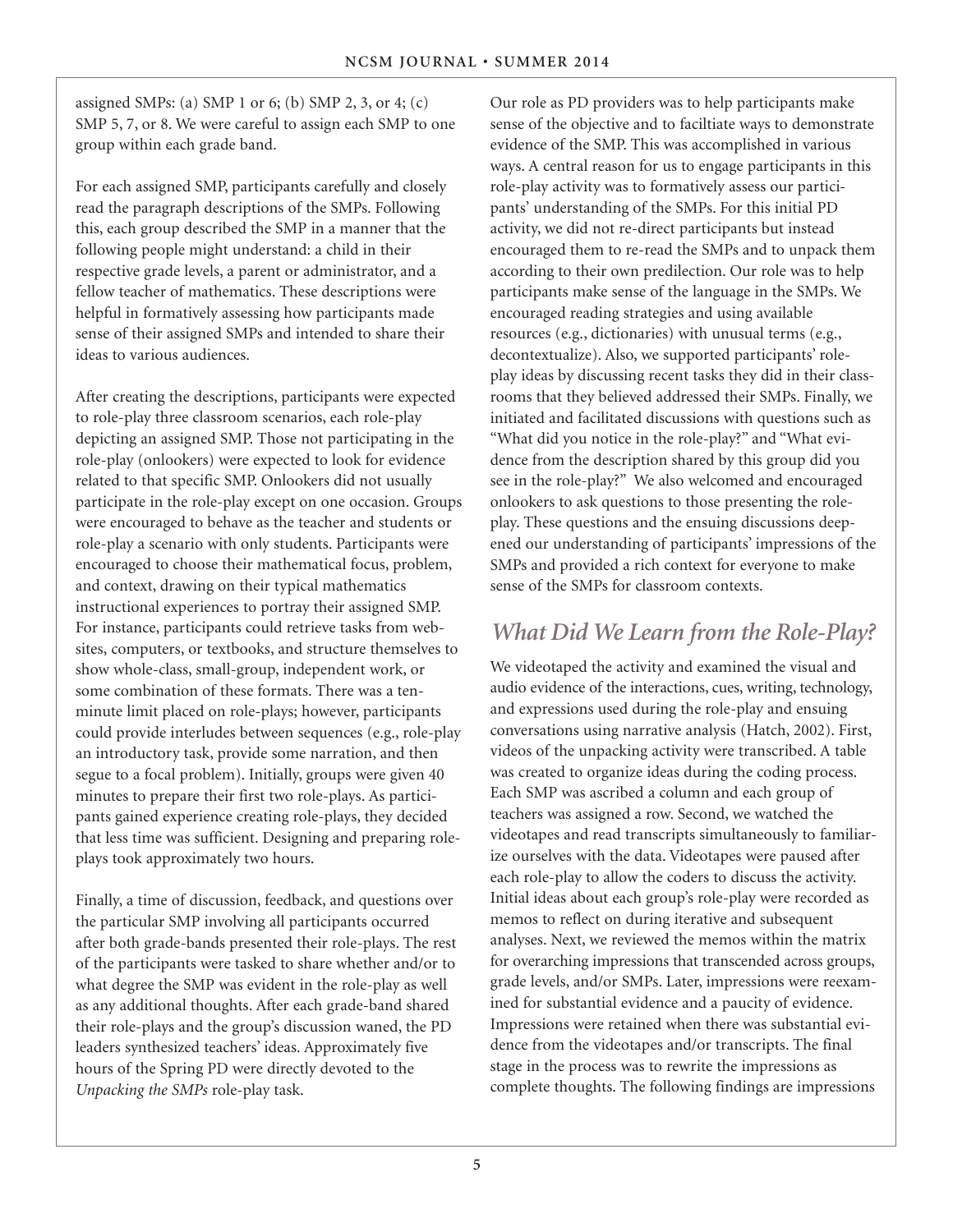of our participants' initial comprehension, which might be shared by teachers in your state, county/district, or city. We noted the teacher in the provided excerpts from the role-plays; all others in the role-play behaved as students. All names are pseudonyms of participants who enacted role-plays.

#### **Impression #1: SMPs Are For Students**

The first impression was that participants struggled with the notion that the SMPs are written for students to demonstrate. This is clearly evident in the language of the SMPs because every standard begins with "mathematically proficient students" (CCSSI, 2010, pp. 6-8). Ideally, the teacher should act as a facilitator, creating a context for students to exhibit these mathematical behaviors. The videos of the role-play consistently showed that participants struggled with determining what it is students should exhibit as evidence of the behaviors in the SMPs. For example, the teacher in the grades 5-7 role-play for SMP #7 did not allow students to wrestle with a mathematics question. The teacher (Angela) in the 90-second role-play showed that she was able to demonstrate evidence of this SMP but her students (Ryan and Benjamin) did not have any such opportunity.

*Angela (Teacher):* Okay class, I am going to give you a story problem and I want you to figure it out in your head without using your calculator. We have 15 students in our classroom, and I want to give each student 9 M & M's. And I need to know how many M & M's I need to bring to school? 15 students are going to get 9 M & M's each.

*Ryan:* I don't know what 15 times 9 is.

*Angela:* Well how can you figure this out? . . . Is there something in there that you do know? Look at your numbers. You should break 15 apart, maybe.

*Ryan*: 15 is 10 plus 5, it is. And I know that 10 times 9 is 90.

*Benjamin:* And 10 times 5 is 45. Oh sorry, I mean 5 times 9 is 45.

*Angela:* OK. So what could you do with 90 and 45?

*Ryan:* Well, we could add those together, and then we get a 135.

In this role-play, the teacher led the instruction using an initiate-respond-evaluate (IRE) format and directed students' thinking with guiding questions. IRE is a teacher-led three-turn sequence that involves a teacher question, a students' response, and the teacher's evaluation of the student's response (Durkin, 1978-1979). Angela could have used wait time or posed an easier but similar question when students were struggling with large two-digit numbers. The only one providing evidence of looking to make use of structure to solve the problem is the teacher, who quickly offered the idea that 15 could be decomposed into 10 and 5 and then a few seconds later that something should be done with the two partial products (i.e., 90 and 45). The students used the provided hint of structure, but did not look for it themselves.

Students in the role-play were not provided with an appropriately rich problematic task, much less time to wrestle with it, and were not expected to demonstrate the behaviors indicated in SMP #7. Keep in mind that these role-plays were developed and practiced by the entire group, not just the teacher (Angela). The voice of who provides evidence for enactment of the SMP becomes clear through the role-play: the teacher. This episode was consistent with the other role-plays as those who played the role of the teacher demonstrated mathematical habits and/or behaviors described by the SMPs and perceived their role as model for students. Those playing the role of the students tended not to demonstrate habits and/or behaviors. Thus, participants felt that the teacher's role was to demonstrate the behaviors and habits described by the SMPs and encouraged students to notice how the teacher behaved mathematically.

### **Impression #2: Classroom Norms Impact Students' Outcomes**

The second impression was that the norms of classroom environments impact the depth and quality of the SMP that may be exhibited, and participants seemed unaware of their influence. Expectations for learning, doing, and justifying mathematics are called sociomathematical norms (Yackel & Cobb, 1996). All but one role-play demonstrated the same two sociomathematical norms: students should respond only to teacher questions; and students should not engage in collaborative mathematical thinking. Teachers in these role-plays used an IRE discourse pattern. Altenatively, we noticed that one group's role-play demonstrated participants' awareness of effective classroom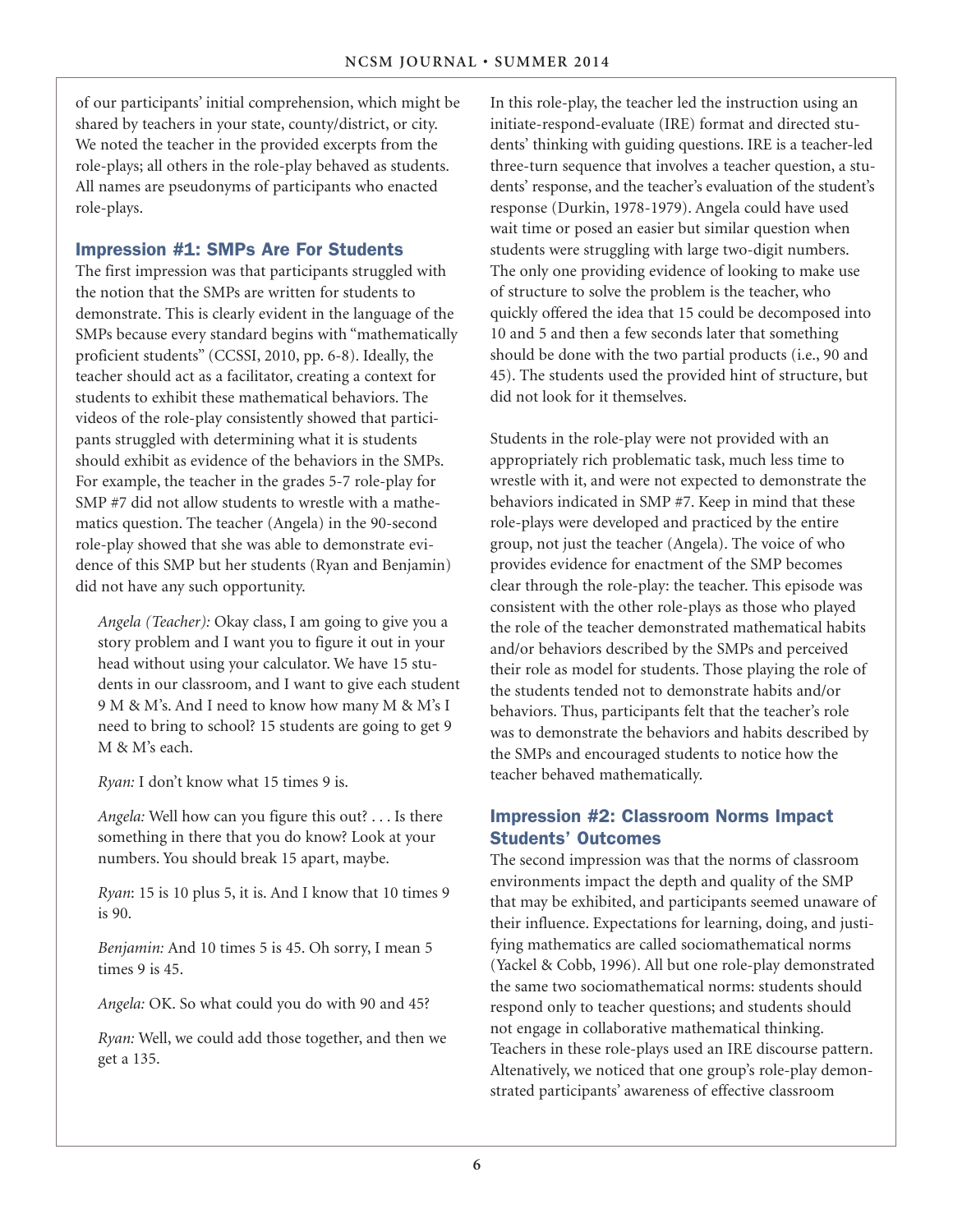norms and expectations that fostered SMP-like behaviors.

This group of intermediate elementary (i.e., grades 3-5) participants was asked to role-play SMP #4: Model with Mathematics, although they also showed evidence of other SMPs. The task within their eight-minute role-play was for students to design a field trip that kept students in the local community, maintained low fuel costs, and took students to interesting places. The teacher, Sandra, provided clear directions and then asked the students, Bart and Sarah, to begin working. Sandra started the role-play with the following task:

You guys are going to get to plan our field trip, but we do have some guidelines that you have to follow. The first is that each group will come up with a plan and an idea, an itinerary of our day, of possible places that we can go in our community. . . each group will have to pitch their idea to the class and then we'll vote on it and whichever one wins that's the field trip we'll get to go on. . . here are our limitations: . . .we don't have a lot of money and gas is expensive; so we only get to take the bus 25 miles. . . . The other thing is we are going to leave from school, but we have to be sure that we get back here. . . .You've got to explain to us where we are going to go and about how many miles it is going to take because we got to make sure we get back to the school.

The two students in this role-play, Bart and Sarah, created diagrams (i.e., models) characterizing their proposed field trip and shared them. Sandra asked Bart and Sarah to share interesting mathematical elements within their models (e.g., the order in which places on the field trip route are attended did not affect the overall total number of miles traveled). Bart and Sandra later critiqued each other's models and responded to questions from Sandra (i.e., SMP #3). Finally, Bart and Sarah showed that they were able to decontextualize the mathematics from a local area map, apply mathematics procedures to develop their models, and contextualize their findings within the field trip problem (i.e., SMP #2). Specific to this role-play, the teachers enacted norms such as students are expected to (a) discuss the effectiveness of the model and its representation, (b) discuss the mathematics within the model, and (c) reason quantitatively as described in the second SMP. This example characterized how a rich task, as well as mathematical and sociomathematical norms, influence students' engagement in the SMPs.

#### **Impression #3: Misunderstanding SMP #1**

The third impression was that there is a lack of evidence that our K-10 participants sufficiently understood the language within SMP #1. Participants' role-plays provided little evidence of any behavior described in this standard. For example, the high school participants role-played a scenario in which students worked with a system of equations using a graphing calculator. Language within SMP #1 stated that "older students might, depending on the context of the problem…change the viewing window on their graphing calculator to get the information they need" (NGAC, CCSSO, 2010, p.6). This role-play lasted approximately two minutes.

*Harper (Teacher):* Class are you ready? We talked about how a system of equations with only one solution as a single ordered pair that works in both equations and only those two numbers work. I'd like to give you a new method of finding that solution by graphing the equations. Do you have your graphing calculators? Are they turned on?

*Quinn:* My batteries are dead.

*Harper:* Your problem is going to be to graph a system of equations. I would like you to graph  $y = -1/3x + 22$ and y=2x-20 on your graphing calculator then try to find the solution graphically to that system.

*Quinn:* Only got one line on here.

*Harper:* Did you graph the other equation?

*Quinn:* Yeah I typed them both in here. I got one line.

*Harper:* Why do you think that is?

*Quinn:* You use bad parameters?

*Harper:* Why don't you think about why you can't see that solution? Do you think there's another line in there?

*Quinn:* I can't see anything.

*Harper:* I want you to work as partners and try to solve that problem and reach a solution. (Pause) … You see two lines but can you give me the solution for it? … Can you give me the numbers from that picture you're looking at on your graphing calculator?

*Quinn:* 0.5 and 8.

*Harper:* That's very good.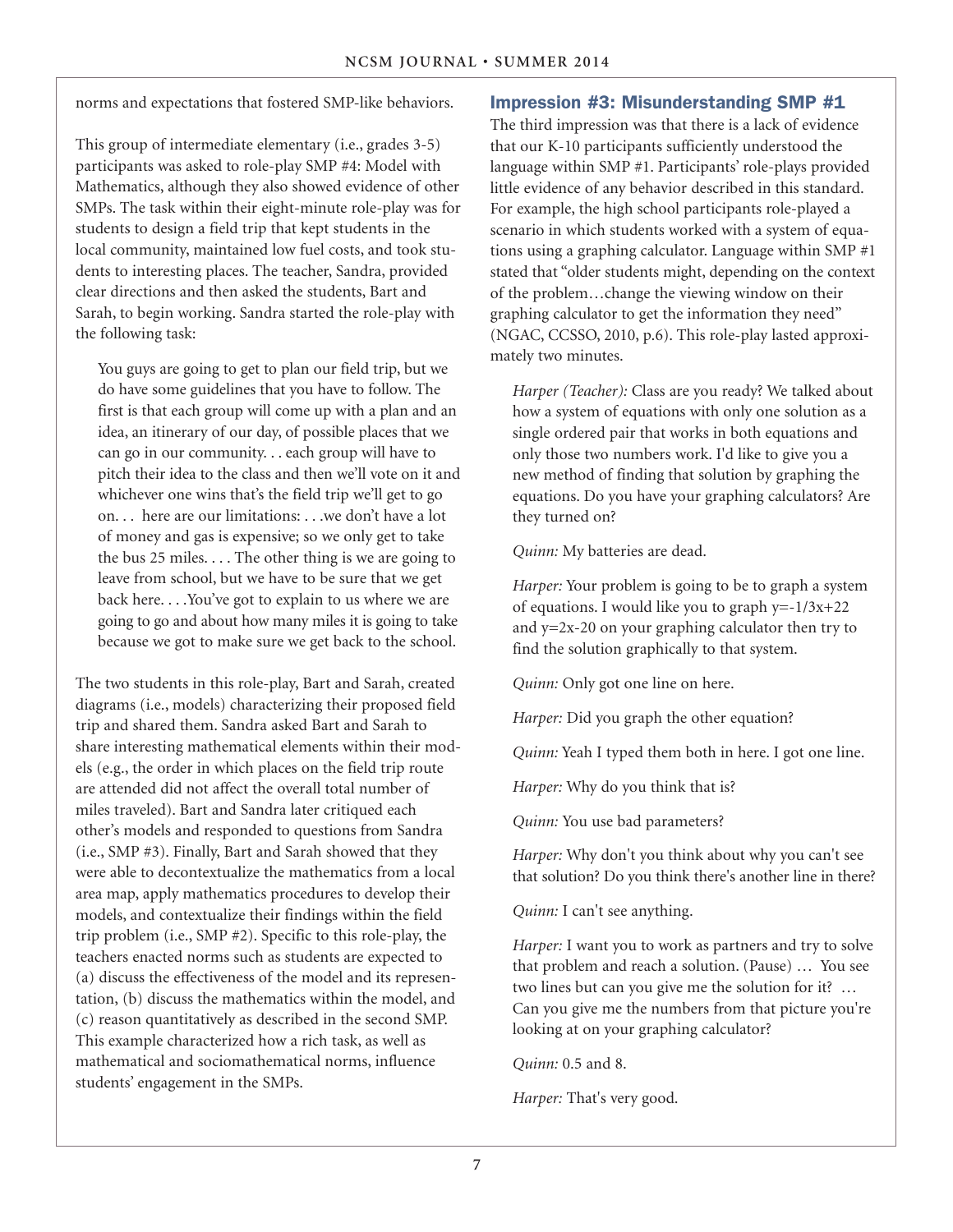These participants interpreted expanding the graphing window to examine a system of equations as evidence of making sense of a problem and persevering in solving it (i.e., SMP #1). A critical component to demonstrating SMP #1 is providing students with a worthwhile task that is problematic. No role-play for SMP #1 provided evidence of a problem or rich task that might engage students in perseverance or sensemaking about mathematical concepts or procedures. Furthermore, the intermediate elementary group discussed earlier in impression two was the only group to employ a problem. Note that here we define a problem as having three characteristics: a solution is not obvious; it is uncertain whether a solution exists; and a solution strategy is not readily apparent (Schoenfeld, 2011).

#### **Summary**

Participants attending these voluntary PD were motivated to improve their teaching and the role-play provided an assessment of their initial comprehension as well as a tool for fostering their learning about the SMPs. These impressions provided insight into teachers' comprehension of the SMPs and also pointed to features that we considered when enacting our PD that focused on the SMPs.

# *Implications for CCSSM-focused PD*

An important implication stems from our first impression. Participants' role-plays suggested that participants thought they should demonstrate mathematical habits and behaviors described in the SMPs so that students might take them up. It was rare when these participants created a role-play where students engaged in the SMPs. After the role-plays, we discussed that the CCSSM were written for teachers and students. Participants commented that they were aware of this but did not demonstrate their awareness through the role-plays. There was a consensus among participants in both PD programs during these initial meetings that they felt their role as the mathematics teacher was to demonstrate habits and behaviors of mathematically proficient citizens; yet they tended to focus on how to carry out a set of procedures to solve a problem.

The teacher's role in helping students enact the SMP in their own learning must move beyond simply being a model and hoping that students will pick up on it. We would not have known the pervasive difficulty of this idea among our participants had we not assessed our participants' comprehension in a way that connected their ideas with classroom practices. Teachers may need support

thinking about ways to gather evidence of students' engaged in the SMPs. Thus, we advise that mathematics education leaders develop PD tasks that remind teachers of the target audience for the CCSSM.

Another key implication of this study comes from the second impression. The role-play assessment was a useful tool for garnering shared experiences among PD participants to highlight important components of good teaching. We were able to assess that most participants paid relatively little attention to the way sociomathematical norms influence student's enactment of the SMPs through the role-play activity. Although that revelation was important for us as PD providers to assess, even more important to the PD was that there was one group's role-play that was an exception to the others. From this exception emerged an opportunity of shared experience among our participants to discuss the importance of sociomathematical norms through the lens of role-play done by Sandra, Bart, and Sarah. The role-play was not only a performance assessment by which we could come to understand the sense our participants were making of the SMP but also a task through which overcoming difficulties in teaching and learning could be explored.

From the third impression we learned that it is important for leaders in mathematics education to be careful about our assumptions regarding the sense teachers are making of the SMPs. We have been providing CCSSM-focused PD for teachers since shortly after the document was launched. Most teachers who attend our PDs explain that they have read the titles of the SMPs but never the paragraph below each title. Impression three highlights the difficulty some teachers have in making sense of a particular SMP even after a careful and close reading of the paragraph and discussion of that SMP with other teachers. The role-plays gave all of us, participants and PD leaders, a space through which we could discuss the meanings of the SMPs individually and as a group in more depth and explore habits of mind and behaviors of mathematically proficient students.

As we look to the future, we plan to refine Unpacking the SMP. First, we plan to restructure the description in such a way that teachers might paraphrase the SMPs' descriptions. While the three unique descriptions were useful, participants struggled to sense the difference between an explanation for a principal/administrator and parent/guardian. Second, we will ask teachers to construct the paraphrased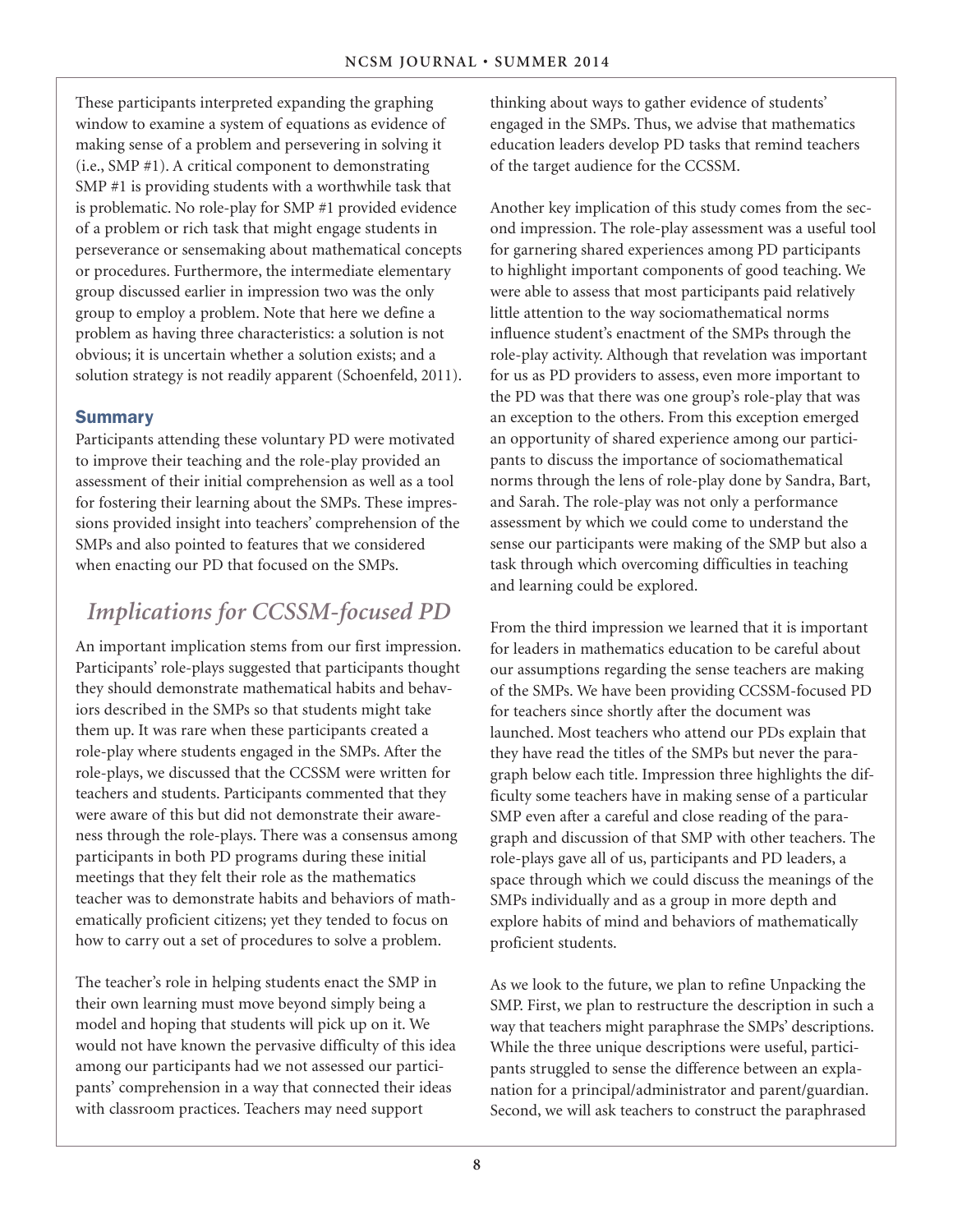description and share it during one PD meeting, gather potential materials for the role-play afterwards, and then plan and execute the role-plays at the following meetings.

### *Conclusion*

The dual aims of this manuscript were to discuss a performance assessment (i.e., *Unpacking the SMPs*) that allows PD providers an opportunity to make sense of teachers' comprehension of the SMPs and share what we learned about our participants' comprehension of the

SMPs. The role-play activity was a useful performance assessment because it allowed us an opportunity to formatively assess participants' prior knowledge and initial comprehension of the SMPs. Our results from the roleplay provided information regarding participants' ideas about the SMPs. An important benefit of the role-playing task was the rich data it provided about how the participants were making sense of the SMPs. The *Unpacking the SMPs* task offers clear benefit for any mathematics education leader aiming to support teachers' sensemaking of the SMPs. ✪